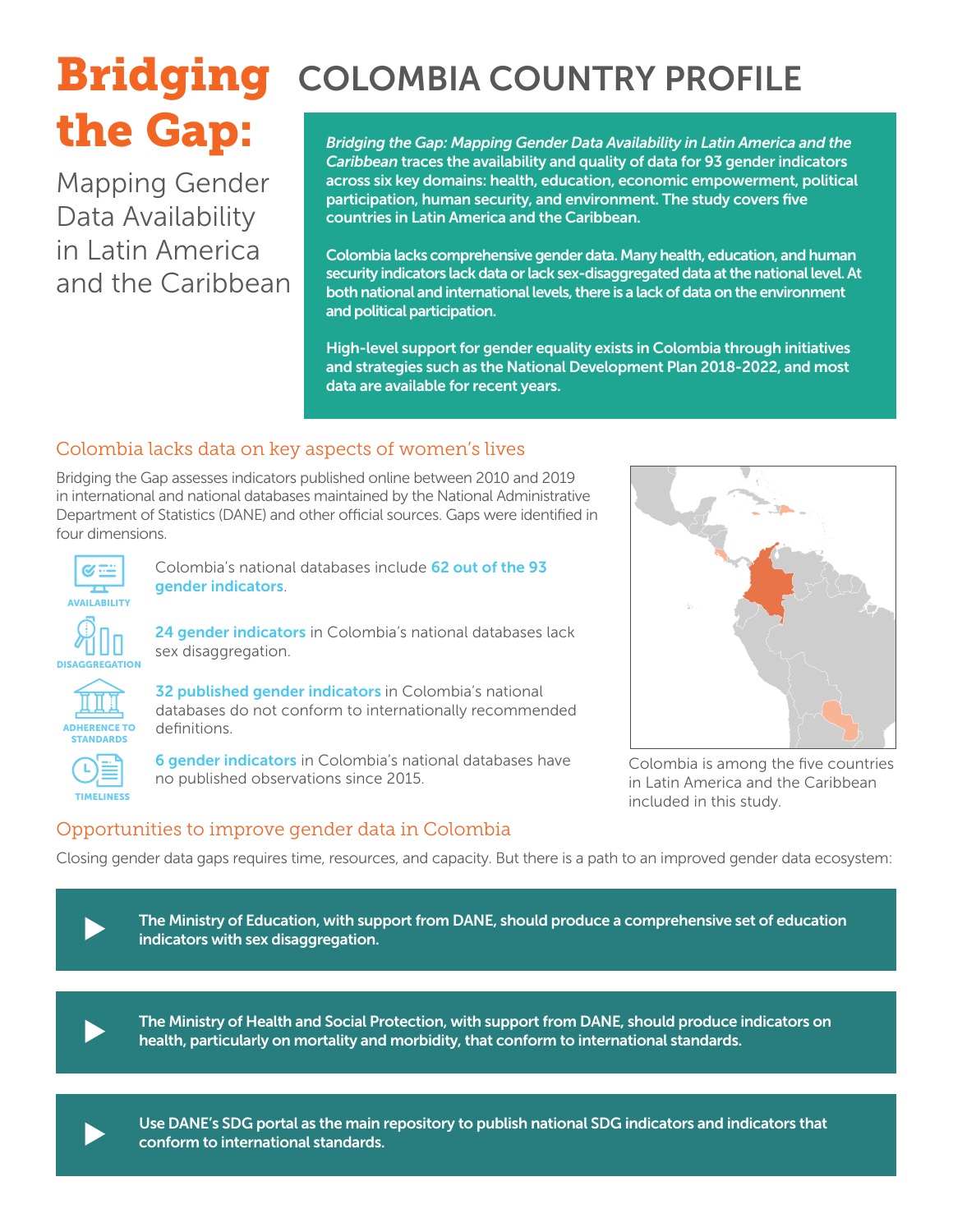#### A closer look at gender data gaps

This study assesses data in both national and international databases. Colombia's national databases lack data for 33 percent of the gender indicators reviewed. Databases maintained by international organizations have better coverage of Colombia's gender indicators, but 20 percent are still missing.



Colombia publishes fewer sex-disaggregated gender indicators in national databases than other countries included in the study.



100% to other countries included in the study. Colombia publishes an average number of sex-disaggregated gender indicators in international databases compared

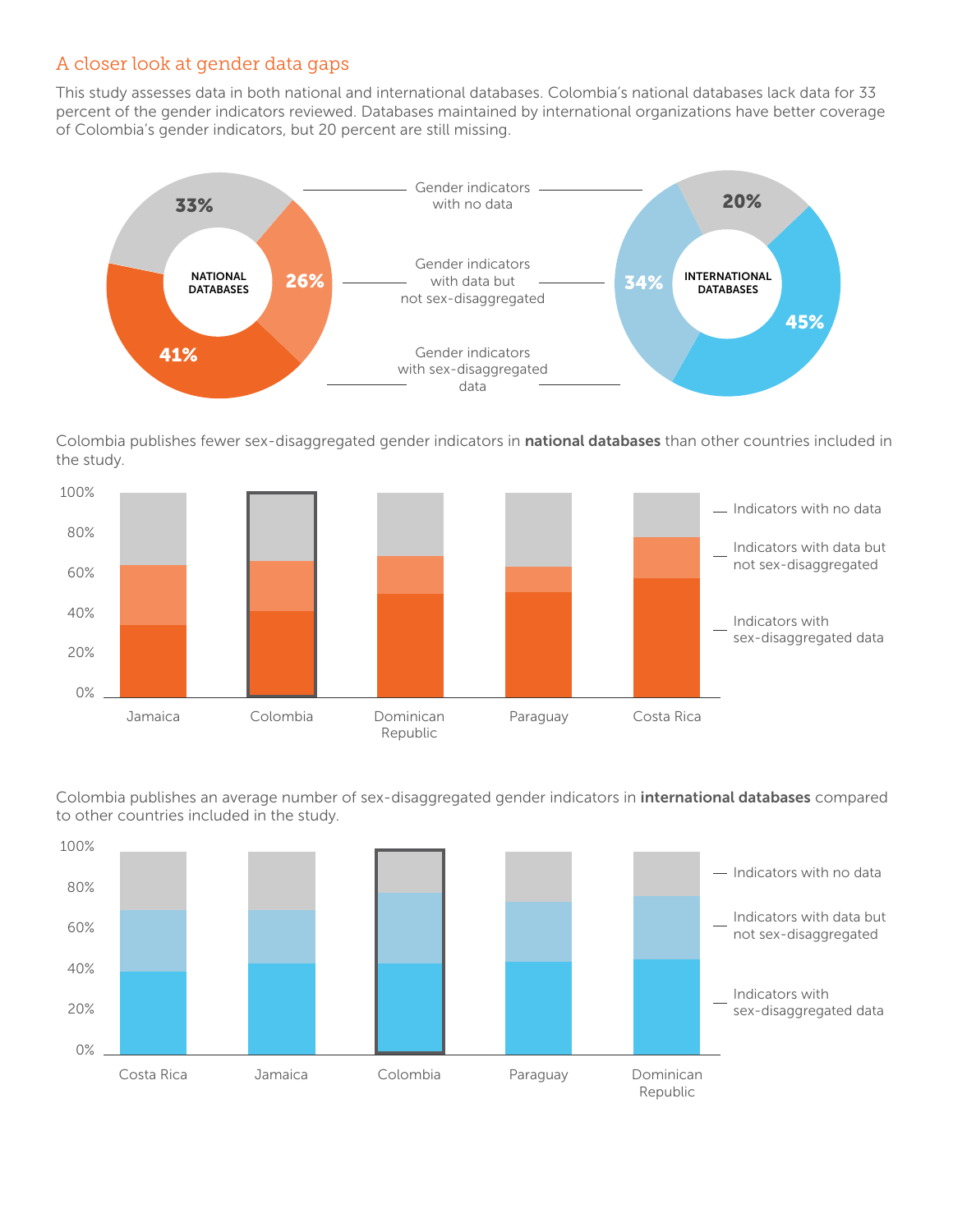#### Data availability and timeliness

Health and economic opportunities have the highest availability of data in Colombia, but gaps remain in the availability of sex-disaggregated data in all domains, particularly in education and human security. There is no sex disaggregation for any environmental indicator at the national level.



Ten percent of available gender indicators in Colombia's national databases have no published observations since 2015.



#### Core systems to produce gender data

Many of the gender indicators in Colombia are produced through surveys. DANE is planning to conduct a time-use survey in 2020 and develop a module to understand how people's time is divided between activities inside and outside the home.